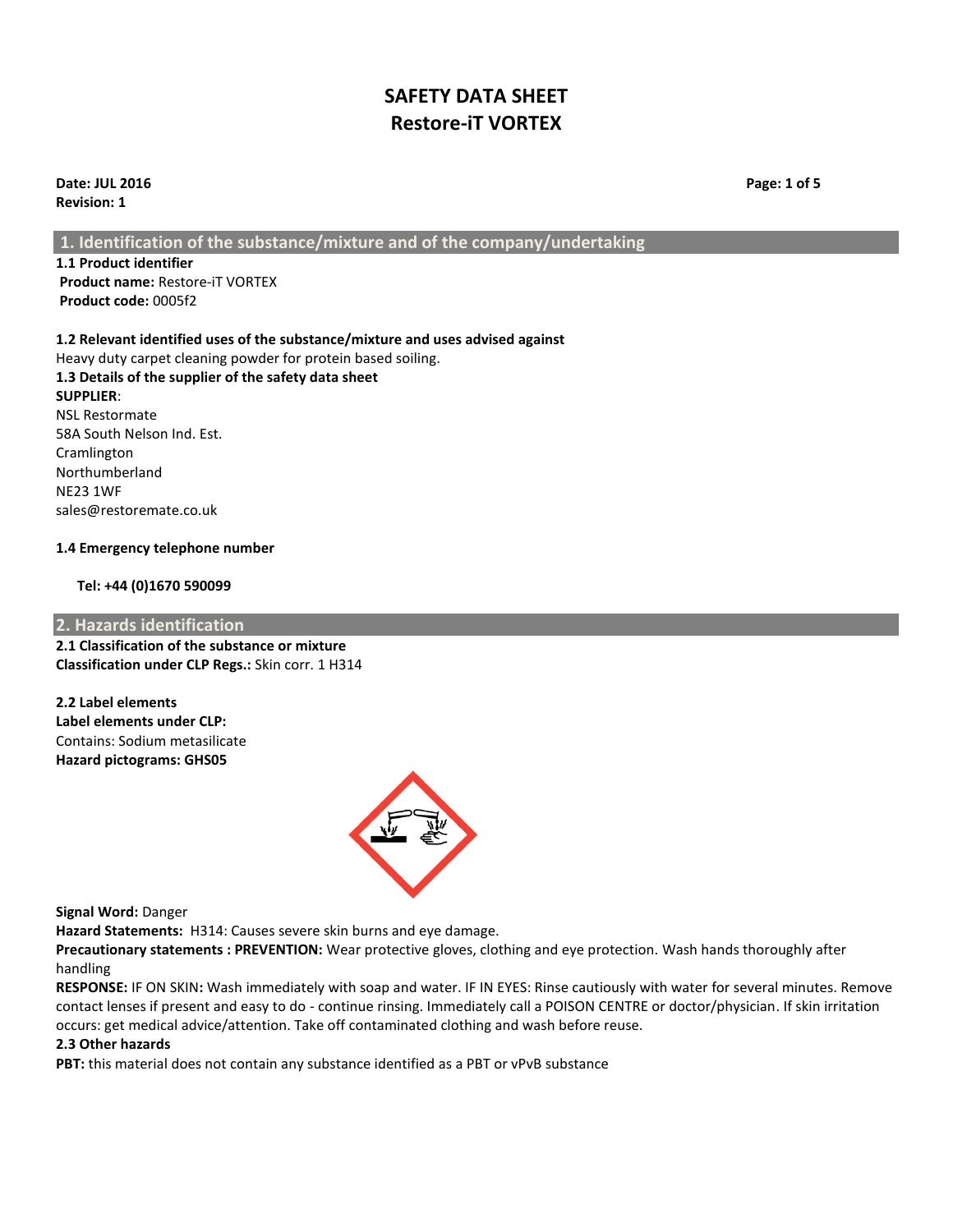## **Date: JUL 2016 Page: 2 of 5 Revision: 1**

| 3.1 Substances<br>3.2 Mixtures<br><b>Hazardous ingredients:</b><br>Conc. %w/w<br><b>Classification CLP</b><br><b>CAS</b><br><b>EINECS</b><br>Sodium carbonate (REACH Reg. No.01-2119485498-19)<br>497-19-8<br>207-838-8<br>Eye irrit. 2 H319<br>$15 - 30$<br>Tetrasodium ethylene diamine tetra acetate (REACH Reg. No. 01-2119486762-27)<br>$64 - 02 - 8$<br>200-573-9<br>Skin irrit. 2 H315; Eye dam. 1 H318<br>$5 - 10$<br>Sodium metasilicate pentahydrate (REACH Reg. No. 01-2119449811-37)<br>6834-92-0<br>229-912-9<br>Met. Corr. 1 H290; Skin corr. 1B H314: Eye dam. 1 H318; STOT SE3 H335<br>$5 - 10$<br>Oxirane, 2-methyl-, polymer with oxirane, mono(2-propylheptyl) ether<br>166736-08-9<br>Eye irrit.2 H319; Acute tox. 4 H302<br>$1 - 3$<br>2-Methoxymethylethoxypropanol (REACH Reg. no. 01-2119450011-60)<br>34590-94-8<br>252-104-2<br>$1 - 3$<br>Alpha amylase<br>9000-90-2<br>232-565-6<br>$0 - 1$<br>Resp. sens. 1 H334<br>Protease enzyme | 3. Composition/information on ingredients |  |  |  |  |  |  |
|------------------------------------------------------------------------------------------------------------------------------------------------------------------------------------------------------------------------------------------------------------------------------------------------------------------------------------------------------------------------------------------------------------------------------------------------------------------------------------------------------------------------------------------------------------------------------------------------------------------------------------------------------------------------------------------------------------------------------------------------------------------------------------------------------------------------------------------------------------------------------------------------------------------------------------------------------------------|-------------------------------------------|--|--|--|--|--|--|
|                                                                                                                                                                                                                                                                                                                                                                                                                                                                                                                                                                                                                                                                                                                                                                                                                                                                                                                                                                  |                                           |  |  |  |  |  |  |
|                                                                                                                                                                                                                                                                                                                                                                                                                                                                                                                                                                                                                                                                                                                                                                                                                                                                                                                                                                  |                                           |  |  |  |  |  |  |
|                                                                                                                                                                                                                                                                                                                                                                                                                                                                                                                                                                                                                                                                                                                                                                                                                                                                                                                                                                  |                                           |  |  |  |  |  |  |
|                                                                                                                                                                                                                                                                                                                                                                                                                                                                                                                                                                                                                                                                                                                                                                                                                                                                                                                                                                  |                                           |  |  |  |  |  |  |
|                                                                                                                                                                                                                                                                                                                                                                                                                                                                                                                                                                                                                                                                                                                                                                                                                                                                                                                                                                  |                                           |  |  |  |  |  |  |
|                                                                                                                                                                                                                                                                                                                                                                                                                                                                                                                                                                                                                                                                                                                                                                                                                                                                                                                                                                  |                                           |  |  |  |  |  |  |
|                                                                                                                                                                                                                                                                                                                                                                                                                                                                                                                                                                                                                                                                                                                                                                                                                                                                                                                                                                  |                                           |  |  |  |  |  |  |
|                                                                                                                                                                                                                                                                                                                                                                                                                                                                                                                                                                                                                                                                                                                                                                                                                                                                                                                                                                  |                                           |  |  |  |  |  |  |
|                                                                                                                                                                                                                                                                                                                                                                                                                                                                                                                                                                                                                                                                                                                                                                                                                                                                                                                                                                  |                                           |  |  |  |  |  |  |
|                                                                                                                                                                                                                                                                                                                                                                                                                                                                                                                                                                                                                                                                                                                                                                                                                                                                                                                                                                  |                                           |  |  |  |  |  |  |
|                                                                                                                                                                                                                                                                                                                                                                                                                                                                                                                                                                                                                                                                                                                                                                                                                                                                                                                                                                  |                                           |  |  |  |  |  |  |
|                                                                                                                                                                                                                                                                                                                                                                                                                                                                                                                                                                                                                                                                                                                                                                                                                                                                                                                                                                  |                                           |  |  |  |  |  |  |
|                                                                                                                                                                                                                                                                                                                                                                                                                                                                                                                                                                                                                                                                                                                                                                                                                                                                                                                                                                  |                                           |  |  |  |  |  |  |
|                                                                                                                                                                                                                                                                                                                                                                                                                                                                                                                                                                                                                                                                                                                                                                                                                                                                                                                                                                  |                                           |  |  |  |  |  |  |
|                                                                                                                                                                                                                                                                                                                                                                                                                                                                                                                                                                                                                                                                                                                                                                                                                                                                                                                                                                  |                                           |  |  |  |  |  |  |
|                                                                                                                                                                                                                                                                                                                                                                                                                                                                                                                                                                                                                                                                                                                                                                                                                                                                                                                                                                  |                                           |  |  |  |  |  |  |
|                                                                                                                                                                                                                                                                                                                                                                                                                                                                                                                                                                                                                                                                                                                                                                                                                                                                                                                                                                  |                                           |  |  |  |  |  |  |
| 9000-56-2<br>232-565-6<br>Resp.sens. 1 H334<br>$0 - 1$                                                                                                                                                                                                                                                                                                                                                                                                                                                                                                                                                                                                                                                                                                                                                                                                                                                                                                           |                                           |  |  |  |  |  |  |

See section 16 for full text of H statements

## **4. First aid measures**

**4.1 Description of first aid measures**

**Eye contact:** Flush with clean water for at least 15 minutes. Seek medical advice.

**Skin contact:** Remove at once all contaminated clothing. Wash area with soap and water. Seek medical advice if irritation persists. **Ingestion:** DO NOT induce vomiting. Give water to drink and seek immediate medical attention.

**Inhalation:** Remove from exposure, keep warm and at rest. If symptoms persist get medical attention.

#### **4.2 Most important symptoms and effects both acute and delayed**

Severe irritation to eyes with risk of possible damage. Irritation to skin which may be delayed.

**4.3 Indication of any immediate medical attention and special treatment needed**

## **5. Firefighting measures**

## **5.1 Extinguishing media**

## **Suitable extinguishing agents:**

Product is not flammable although irritating fumes may be given off in the event of fire. Choice of extinguisher should be based on other surrounding materials.

**Unsuitable agents:**

#### **5.2 Special hazards arising from the substance or mixture**

Oxides of carbon, nitrogen and phosphorus may be produced due to thermal decomposition.

**5.3 Advice for firefighters**

Self-contained breathing apparatus should be worn.

## **6. Accidental release measures**

## **6.1 Personal precautions, protective equipment and emergency procedures**

Avoid raising dust. Avoid contact with eyes and skin.

#### **6.2 Environmental precautions**

Significant discharge into drains or water courses should be notified to the appropriate authority.

## **6.3 Methods and material for containment and cleaning up**

Small spillages may be rinsed away with plenty of water. Larger spillages should be contained, collected and transferred to plastic container for disposal.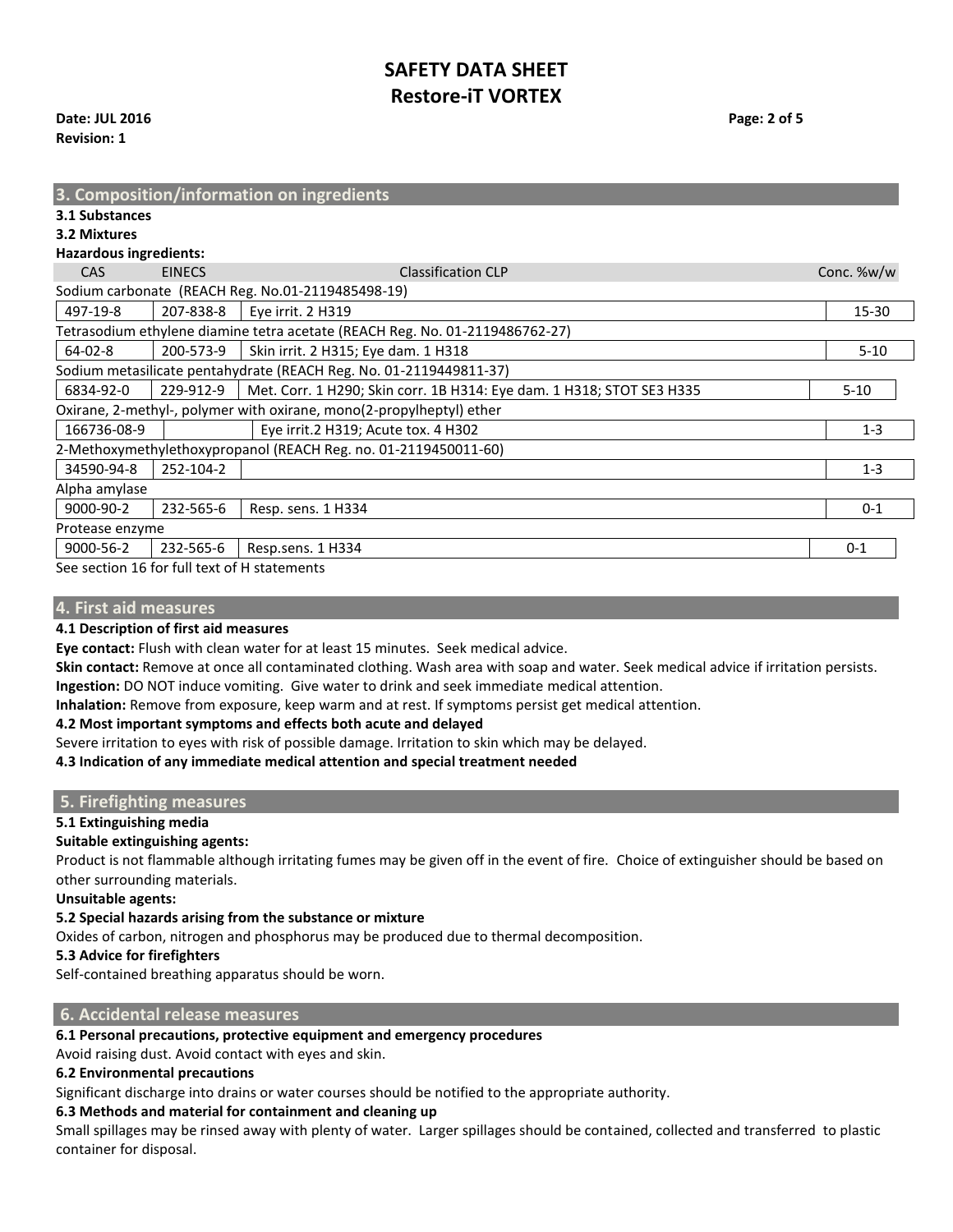**Date: JUL 2016 Page: 3 of 5 Revision: 1**

6./ cont..

## **6.4 Reference to other sections**

See section 8 for protective equipment.

## **7. Handling and storage**

**7.1 Precautions for safe handling**

Ensure adequate ventilation

#### **7.2 Conditions for safe storage, including any incompatibilities**

Store in original container, tightly closed. Keep in a dry place below 40°C.

## **7.3 Specific end use**

See section 1

#### **8. Exposure controls/personal protection**

## **8.1 Control parameters**

#### **Substances assigned Workplace Exposure Limits**

| <b>Name</b>                   | type | Long term (8hrTWA)     | Short term (15mins) |
|-------------------------------|------|------------------------|---------------------|
| Dust. total                   | WEL  | $10$ mg/m <sup>3</sup> |                     |
| Dust. respirable              | WEL  | 4mg/m <sup>3</sup>     |                     |
| 2-Methoxymethylethoxypropanol | WEL  | 50ppm(sk)              |                     |

(sk) = May be absorbed through skin

#### **8.2 Exposure controls**

Wear rubber gloves if skin contact is unavoidable. Wear eye protection to prevent liquid splashes if necessary. Avoid inhalation of dust.

## **9. Physical and chemical properties**

**9.1 Information on basic physical and chemical properties**  Appearance: Off white powder Odour: slight Density at 20°C: 0.82 kg/ltr Solubility: Completely soluble in water. pH(1% solution): 10.5 – 11.5 Flash point: N/A Boiling point/range: N/A Vapour pressure: N/A Oxidising: no **9.2 Other information** No further relevant information

## **10.Stability and reactivity**

**10.1 Reactivity** Not reactive under normal conditions **10.2 Chemical stability** Stable under normal conditions **10.3 Possibility of hazardous reactions 10.4 Conditions to avoid 10.5 Incompatible materials** Strong acids, reducing agents **10.6 Hazardous decomposition products** Oxides of carbon, nitrogen and phosphorus may be produced due to thermal decomposition.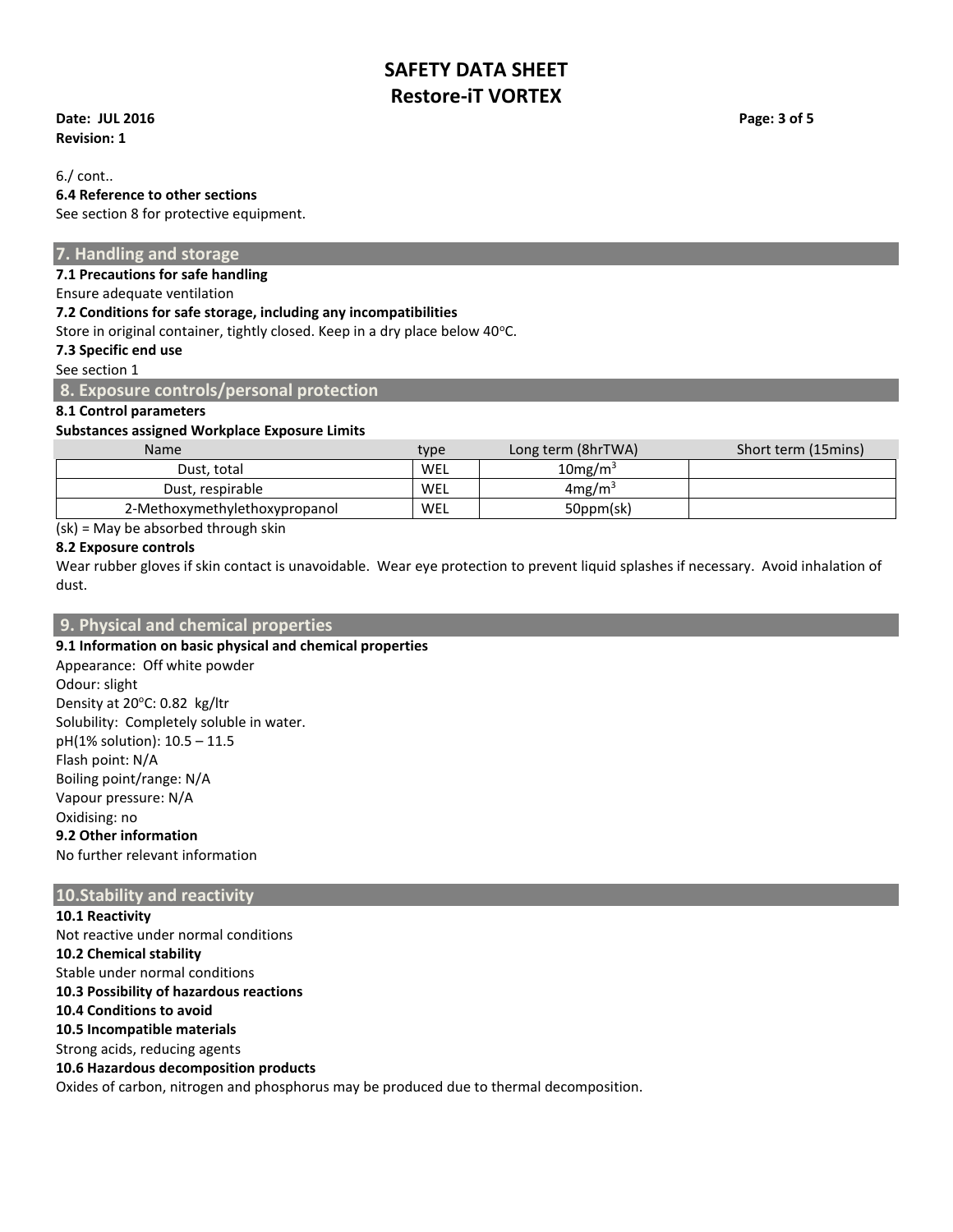#### **Date: JUL 2016 Page: 4 of 5 Revision: 3**

**11.Toxicological information**

## **11.1 Information on toxicological effects.**

Eyes: Severe pain, redness and watering, possible damage.

Skin: Irritation, redness and defatting leading to cracking.

Ingestion:Sore throat and mouth , abdominal pain, vomiting.

Inhalation: Coughing, shortness of breath, irritation to membranes of nose and throat.

Toxic dose LD50 (oral, rat) Sodium carbonate 2800mg/kg; EDTA 1210-2150mg/kg; Sodium metasilicate 1280mg/kg; Methoxymethylethoxypropanol 5135mg/kg. Oxirane, 2-methyl-, polymer with oxirane, mono(2-propylheptyl) ether 200-2000mg/kg;

## **12.Ecological information**

## **12.1 Toxicity**

The product is not classified as environmentally hazardous. However, this does not exclude the possibility that release into the environment could have a damaging effect on aquatic organisms.

Ecotoxicity of ingredients: Sodium carbonate LC50 300mg/l (lepomis macrochirus, 96hrs), EC50 265mg/l (Daphnia, 48 hrs); Sodium metasilicate LC50 3185mg/l (fish, 96 hrs), EC50 4857mg/l (Daphnia, 48 hrs);

Oxirane, 2-methyl-, polymer with oxirane, mono(2-propylheptyl) ether LC50 1-100mg/l (Fish, 96 hrs), EC50 1-100mg/l (Daphnia, 48 hrs).

## **12.2 Persistence and degradability**

No data for product itself. **12.3 Bioaccumulative potential** Not expected to bioaccumulate. **12.4 Mobility in soil** Soluble in water. **12.5 Results of PBT and vPvB assessment** No components classed as PBT/vPvB by current criteria. **12.6 Other adverse effects** None known.

## **13.Disposal considerations**

## **13.1 Waste treatment methods**

Comply with local regulations. Do not allow concentrate to enter water systems.

## **14.Transport information**

**14.1 UN Number** Not classified as hazardous for transport. **14.2 UN Proper shipping name 14.3 Transport hazard class(es) 14.4 Packing group 14.5 Environmental hazards 14.6 Special precautions for user**

## **15.Regulatory information**

**15.1 Safety, health and environmental regulations/legislation specific for substance or mixture** Detergents Regulations 2004/648/EC

Labelling; Contains less than 5% - non-ionic surfactants, 5-15% - EDTA, more than 30% - phosphates

## **15.2 Chemical safety assessment**

A chemical safety assessment has not been carried out for this product.